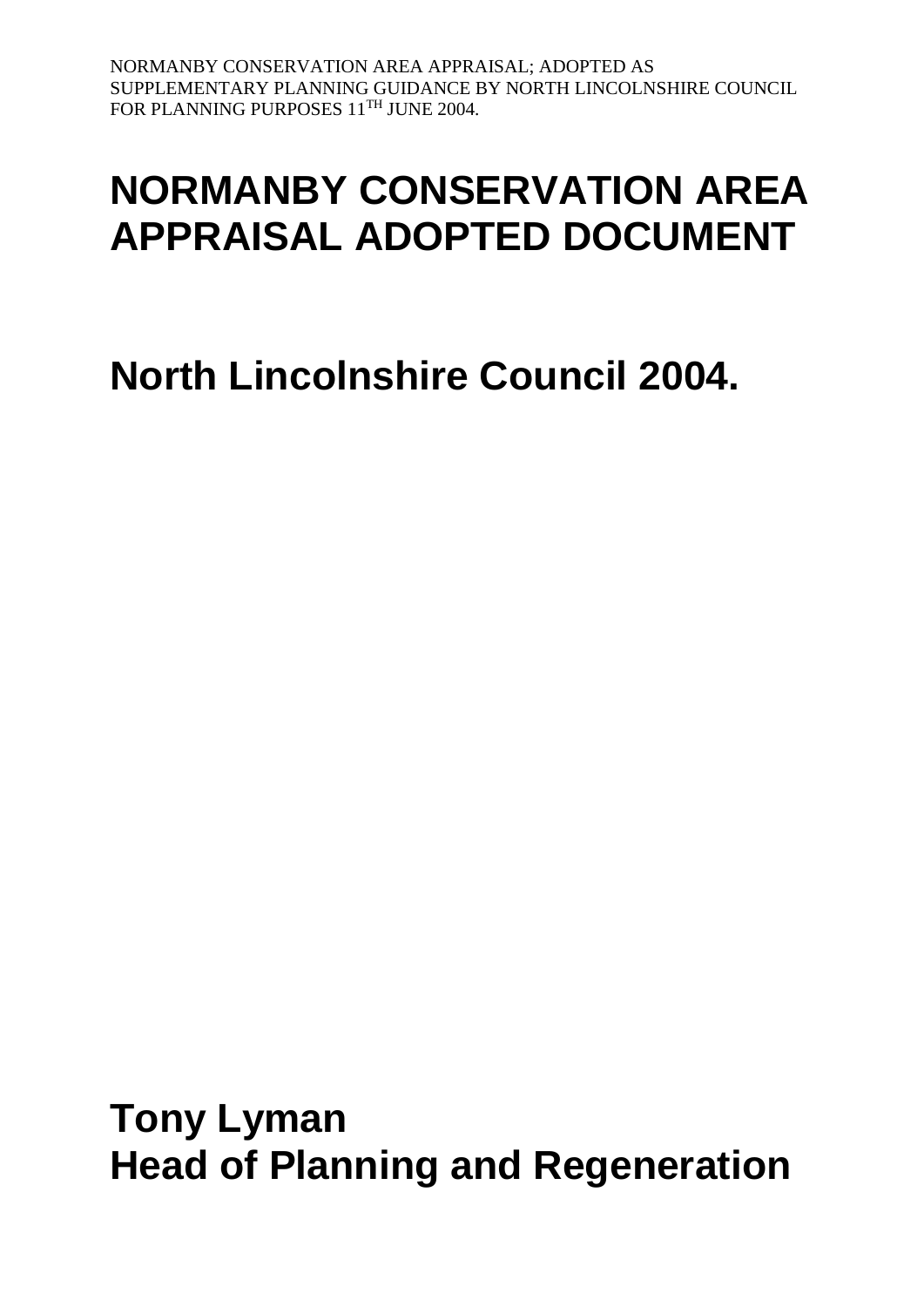# **Contents**

- 1 Introduction
- 2 Legislative background
- 3 Location and landscape setting
	- 3.1 Location
	- 3.2 Landscape setting
	- 3.3 Geology and buildings materials
- 4 History and development
	- 4.1 History
- 5 Character of the conservation area
	- 5.1 Plan form
	- 5.2 Activity/uses
	- 5.3 Open space/trees/vistas
	- 5.4 Architecture and building materials
	- 5.5 Listed buildings and Buildings of Townscape Merit
	- 5.6 Other features of interest
- 6 Problems and pressures
	- 6.1 General
	- 6.2 Buildings at Risk
	- 6.3 New development
	- 6.4 Alterations and extensions to historic buildings
	- 6.5 Street Audit
- 7 Recommendations
	- 7.1 General

7.2 Preservation, enhancement and reinstatement of architectural quality

- 7.3 Environmental and street improvements
- 7.4 Trees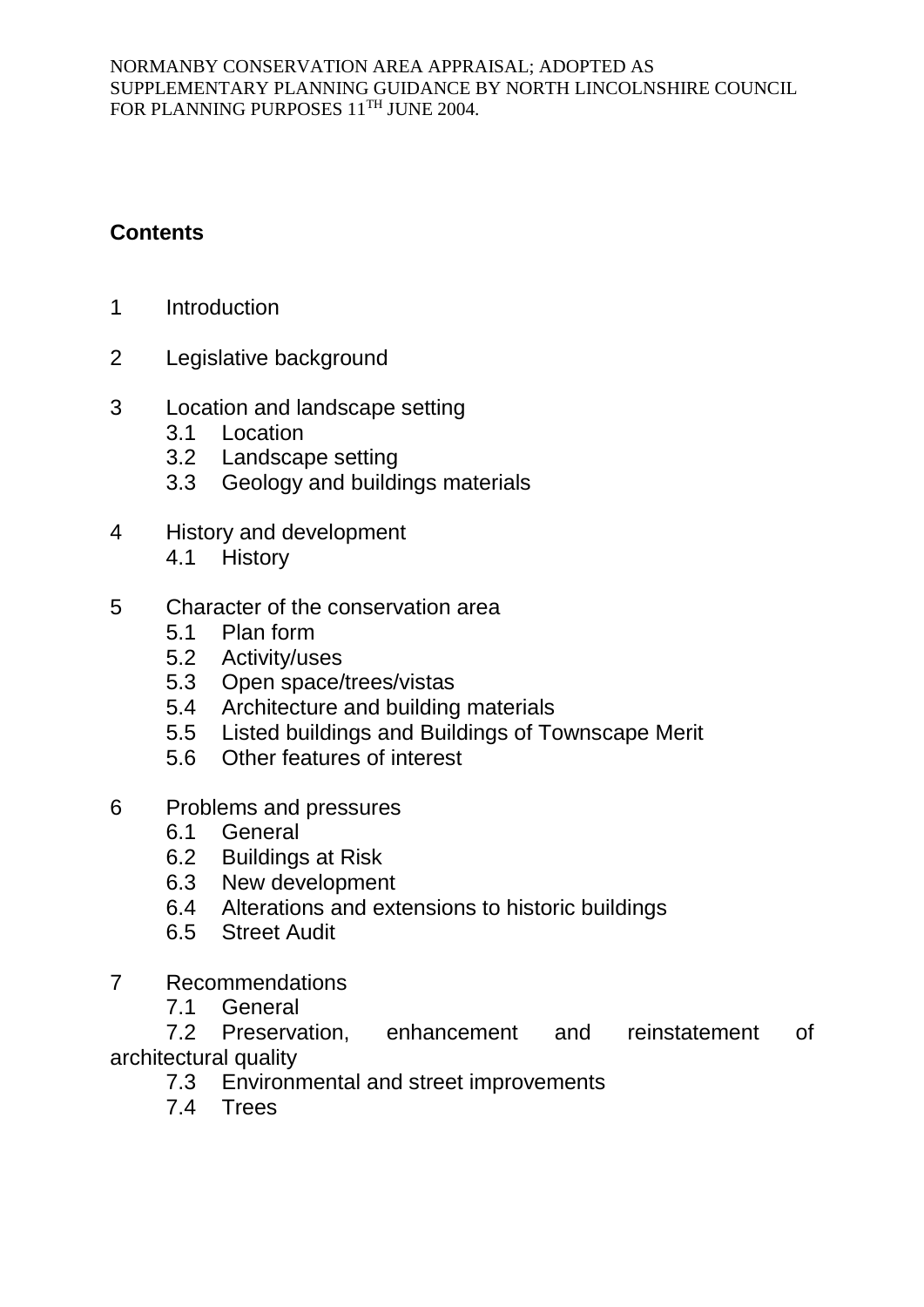#### Maps

Map showing the conservation area boundary; Listed Buildings; Buildings of Townscape Merit and other features of the conservation area.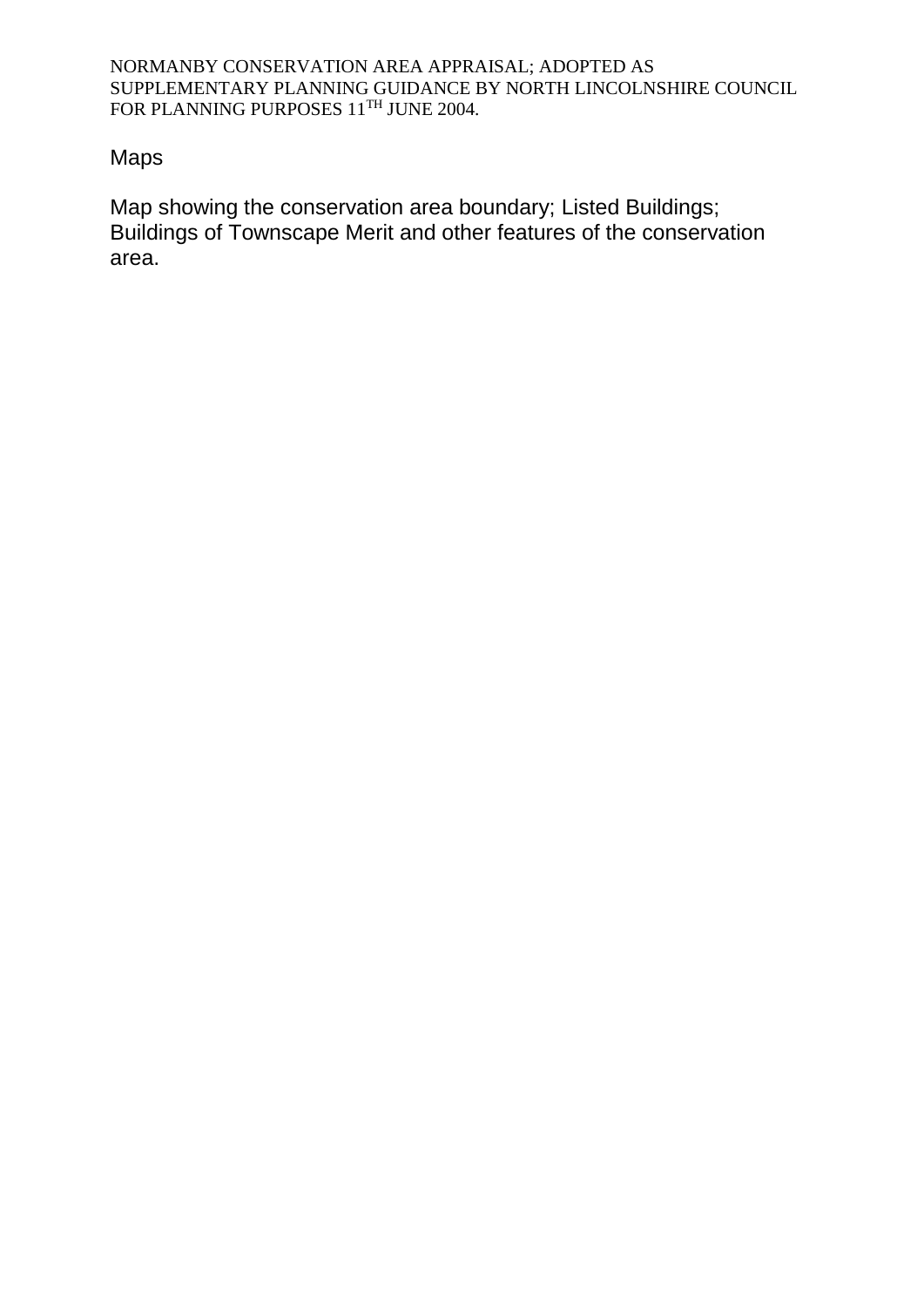# **1 INTRODUCTION**

Normanby is a small estate village attached to the house and grounds of the Sheffield Family Estate, Normanby Hall. It is composed of a collection of early  $19<sup>th</sup>$  and early  $20<sup>th</sup>$  century buildings related to the running of the estate: the home farm, estate yard and offices and workers' cottages.

This appraisal will assess the special interest, both architectural and historical, of Normanby. The history of the village, and its present appearance and character will be described, its problems analysed, and a number of recommendations put forward which will be considered by North Lincolnshire Council for implementation after full public consultation.

Following public consultation this document together with a sister document have been adopted by North Lincolnshire Council as Supplementary Planning Guidance, and they will therefore be a material consideration when determining applications for development, defending appeals or proposing works for the preservation or enhancement of the area. Both documents will therefore be a useful source of information for owners, agents, applicants and members of the public who live or work in Normanby.

# **2 LEGISLATIVE BACKGROUND**

The conservation area was designated in August 1985 and covers the e village of Normanby; Home Farm and, adjoining land.

A conservation area is *an area of special architectural or historic interest the character or appearance of which it is desirable to preserve or enhance* (section 69 of the Planning (Listed Buildings and Conservation Areas) Act 1990). The Council is obliged by section 71 of the same Act *to formulate and publish proposals for the preservation and enhancement of any parts of their area, which are conservation areas,*  and this appraisal fulfils this statutory duty.

In making decisions on future development within a conservation area, the Council must *pay attention to the desirability of preserving or enhancing the character or appearance of the area* (section 72 of the Act). This should ensure that harmful change is not allowed, although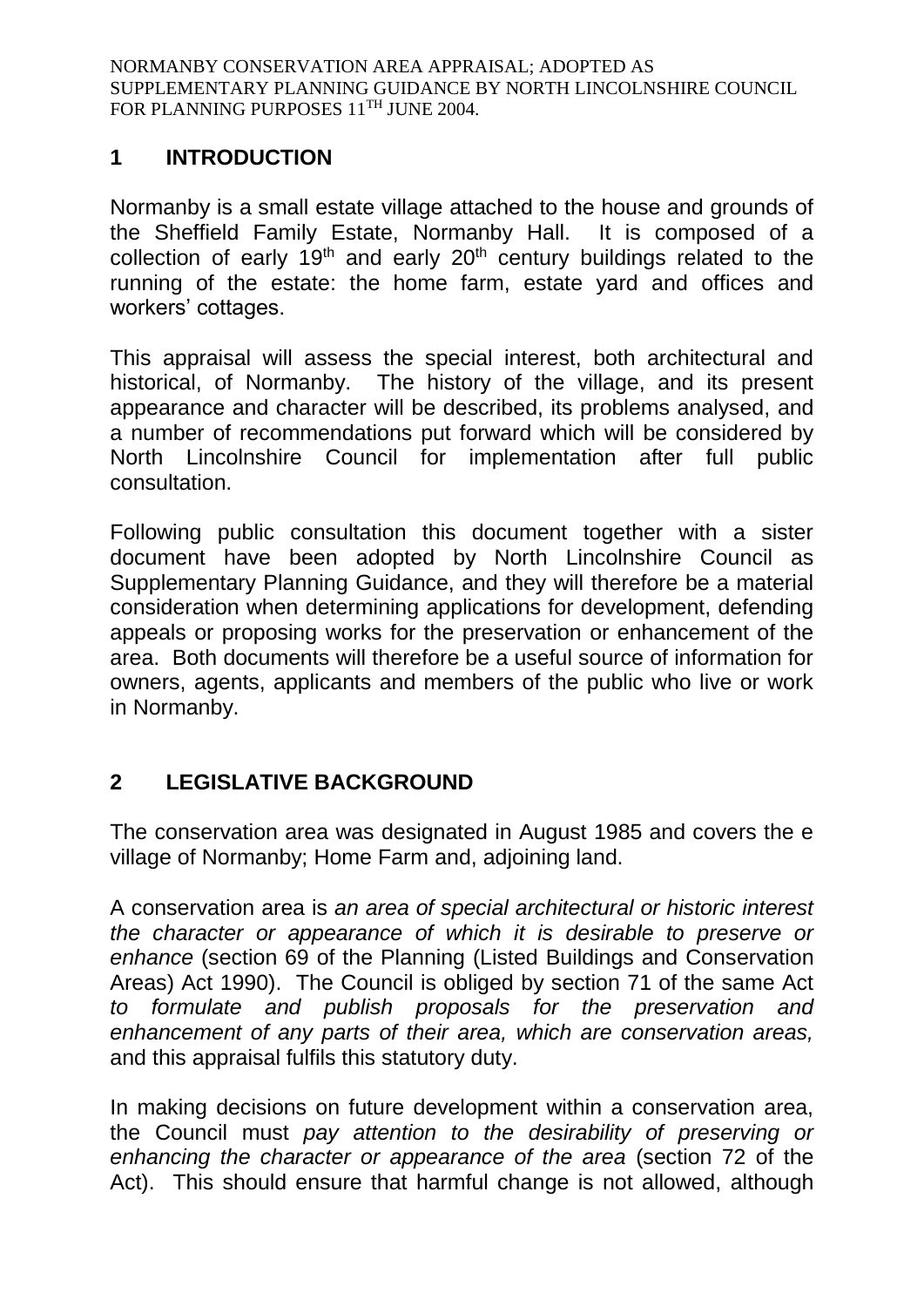some changes, normally not requiring planning permission (known as permitted development rights) can continue to erode the special interest of the conservation area. These rights, which affect dwelling houses, can be controlled by the serving of an Article 4 Direction, which enables the Council to require a planning permission for minor alterations such as replacement of windows and doors.

# **3 LOCATION AND LANDSCAPE SETTING**

# **3.1 Location**

Normanby is a settlement situated directly north of Scunthorpe on the B1430. The village is located to the west of the Normanby Hall and park where the road changes direction to the northeast towards Burton-Upon-Stather.

# **3.2 Landscape setting**

The village is located on the dip slope of the western escarpment of the Lincolnshire edge. The topography of the area is relatively flat with some gentle undulations and in the immediate surroundings of the village are small flat fields and woods giving way to larger open fields in the distance.

There are a few hedges; consequently hedgerow trees are few as are small woods. Those that do exist however, give points of interest in the relatively flat agricultural land.

On the eastern border of the village is the naturalistically designed parkland surrounding Normanby Hall. The grounds of the park bordering the village are heavily wooded with many mature trees. These trees combined with the presence of the road give a definitive boundary to the east end of the village. The woodland surrounding the Home Farm at the western end of the conservation area lends a sense of enclosure at this end of the settlement.

# **3.3 Geology and building materials**

The geology of this area of Lincolnshire provides a number of different stones and clays suitable for building stone and brick making. The western scarp of the Lincolnshire Edge on which Normanby is located is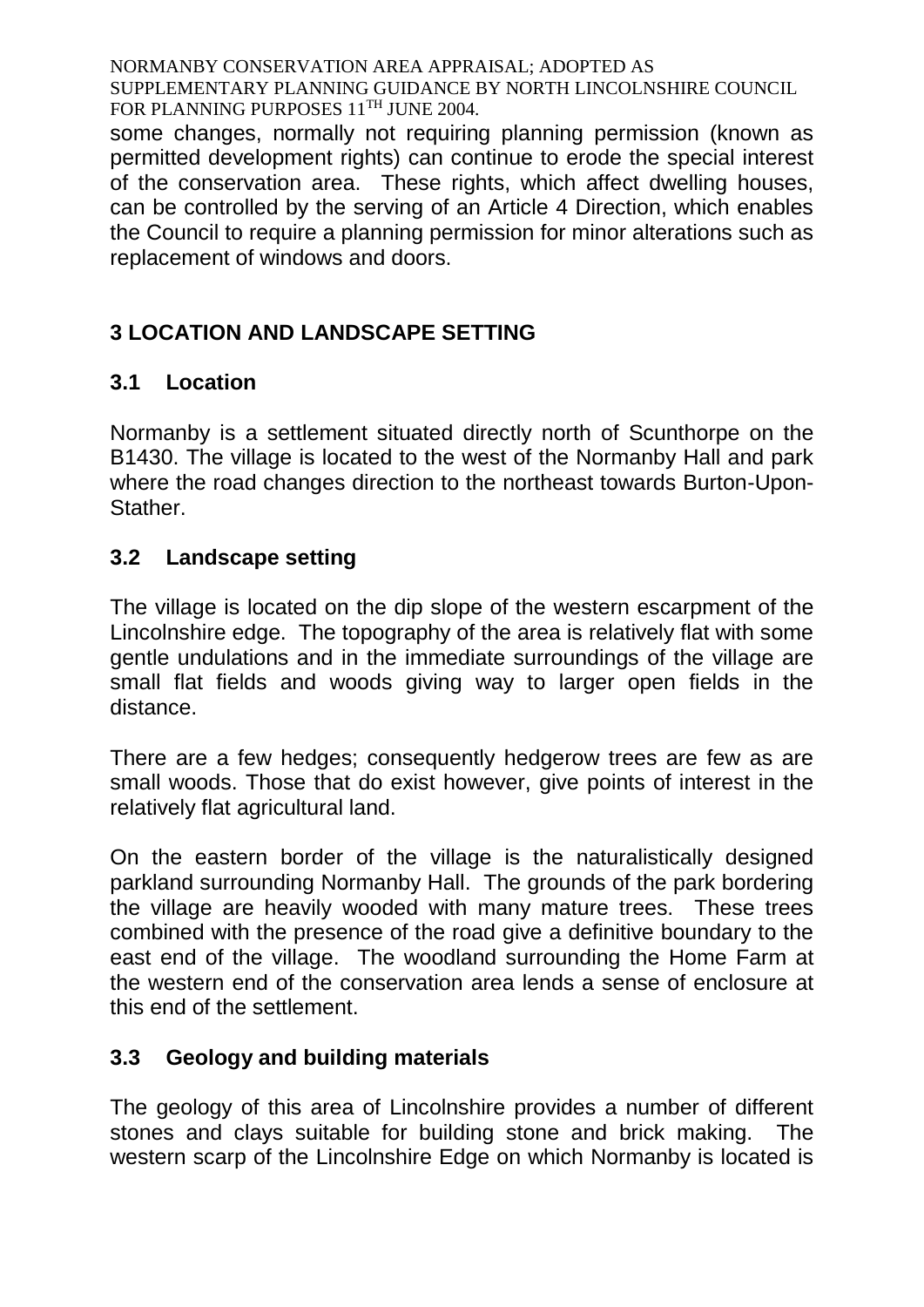capped by Frodingham ironstone, a rough rubble stone used in the constuction of vernacular buildings.

Lincolnshire Limestone an inferior Oolite is also found on the Lincolnshire Edge and although of variable quality is used as a local building stone. Brick and tile making in the area was well in advance of the of elsewhere in Lincolnshire were its common;ly stated mass use date is the beginning of the  $18<sup>th</sup>$  century. In the vicinity of the Humber local brick and tile pits were common well in advance of this date with both Brigg and Barton being the main centers of manufacturing, This, together with the maritime links to the Low Countries through the Humber has resulted in clay pantiles being the predominant vernacular roofing material. However, as building stone was available in the local vicinity it is not until the  $19<sup>th</sup>$  century that the use of brick became more readily used in the Normanby area.

# **4 HISTORY AND DEVELOPMENT**

#### **4.1 History**

Normanby Hall was seat of the Sheffield Family who moved there in the 16<sup>th</sup> century from the low lying Isle of Axholme, but it was not until the early 19<sup>th</sup> century that the village began to be developed as the estate prospered. Between 1825 and 1830 Normanby Hall was demolished and replaced by a new house in the cubic idiom of Georgian country house design to a design by Sir Robert Smirke. The barn at Home Farm and some of the cottages in the village date from this period of estate expansion.

It is known that the Romans quarried for ironstone in Lincolnshire but it was not until 1859 when a friend of Sir Robert Sheffield, Rowland Winn (later Lord St. Oswald of Appleby Hall) noticed that the local stone on the Sheffield Estate was ironstone, suitable for smelting for iron. Lord Oswald and Sir Robert Sheffield embarked on the quarrying of the rock, although initially the rock was transported by horse and cart, and by water along the River Trent, to Elsecar near Barnsley for smelting. This soon proved uneconomic and the decision was made to smelt the ore locally, with the Trent Iron Works in Scunthorpe beginning production in 1864. From these modest beginnings came the establishment of the steel industry in Scunthorpe.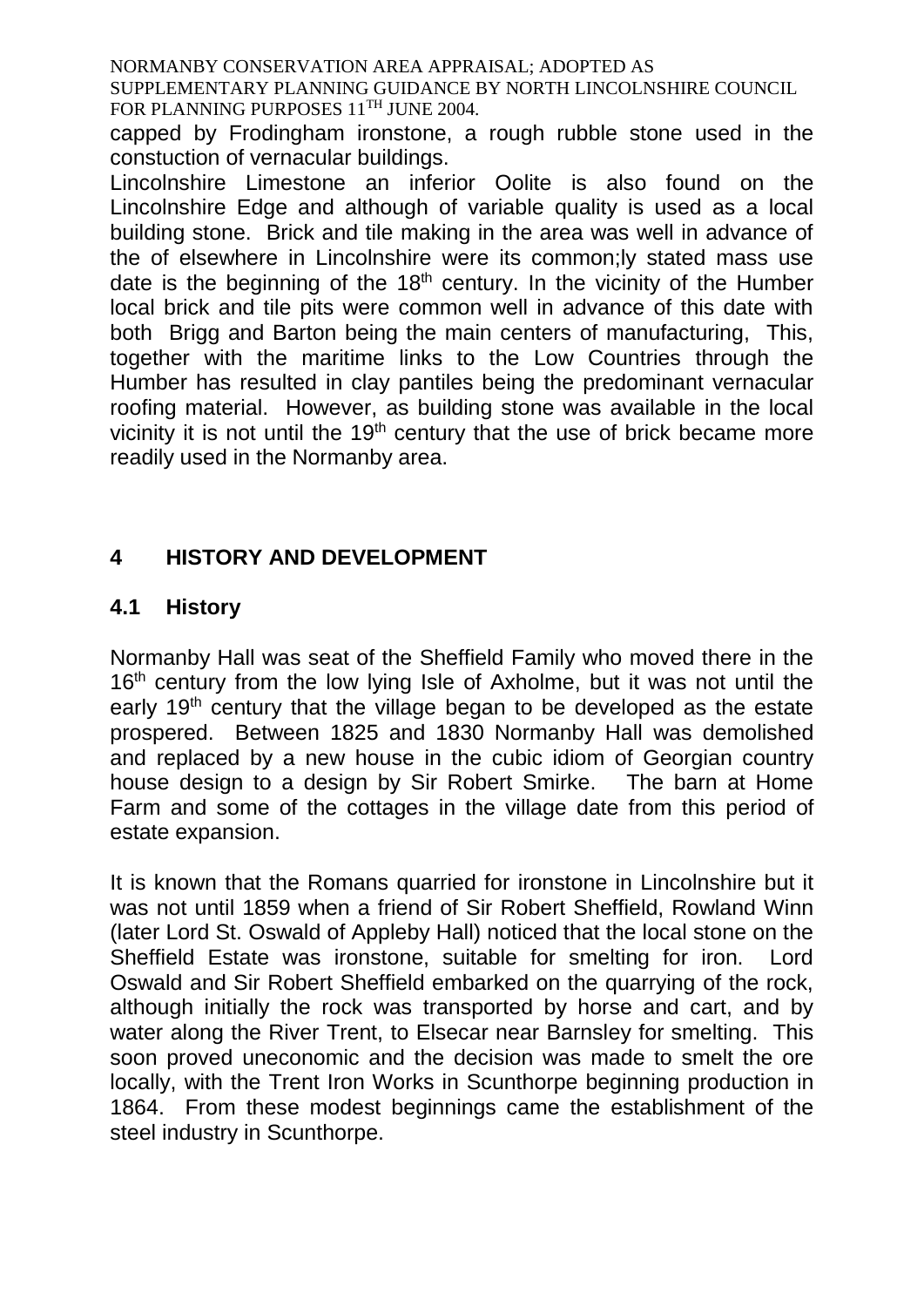The development of Normanby continued into the first half of the 20<sup>th</sup> century with the addition of offices and workers' cottages. This may be related to the fourfold expansion of Scunthorpe during the period 1900 – 1939. Normanby Hall and surrounding parkland has been leased to the Council since 1963 and is open to the public. The Sheffield family continue to own the property and farm the estate lands, and apart from the conversion of the estate offices into houses, the construction of the large new house to the north of the village, the appearance of Normanby has changed very little in the last sixty years.

# **5 CHARACTER OF THE CONSERVATION AREA**

#### **5.1 Plan Form**

Normanby has a linear form typical of many estate villages throughout the country. The single Main Street runs in a west-east direction, meeting the Scunthorpe-Thealby road at a roundabout junction outside the main gates to Normanby Hall.

Most of the houses are located along Main Street apart from one pair, slightly separated by the bend at the end of Main Street. The buildings are laid out in a ribbon development on both sides of the road, with the front walls of the earlier houses abutting the highway whereas the 1930's properties are set back from the north side of the road. Their plots are on slightly raised ground giving them an elevated position with small front gardens.

The houses are either detached or semi-detached and set in generous plots. An exception to this pattern is the converted Estate Yard, where the houses are closely grouped and look inwards to a central space.

A new house constructed on the north side of Main Street totally disregards the established building line and is set back behind the line of the earlier buildings.

The Home Farm is located off the western entrance to the village in its own woodland and agricultural land but is included as part of the Conservation Area.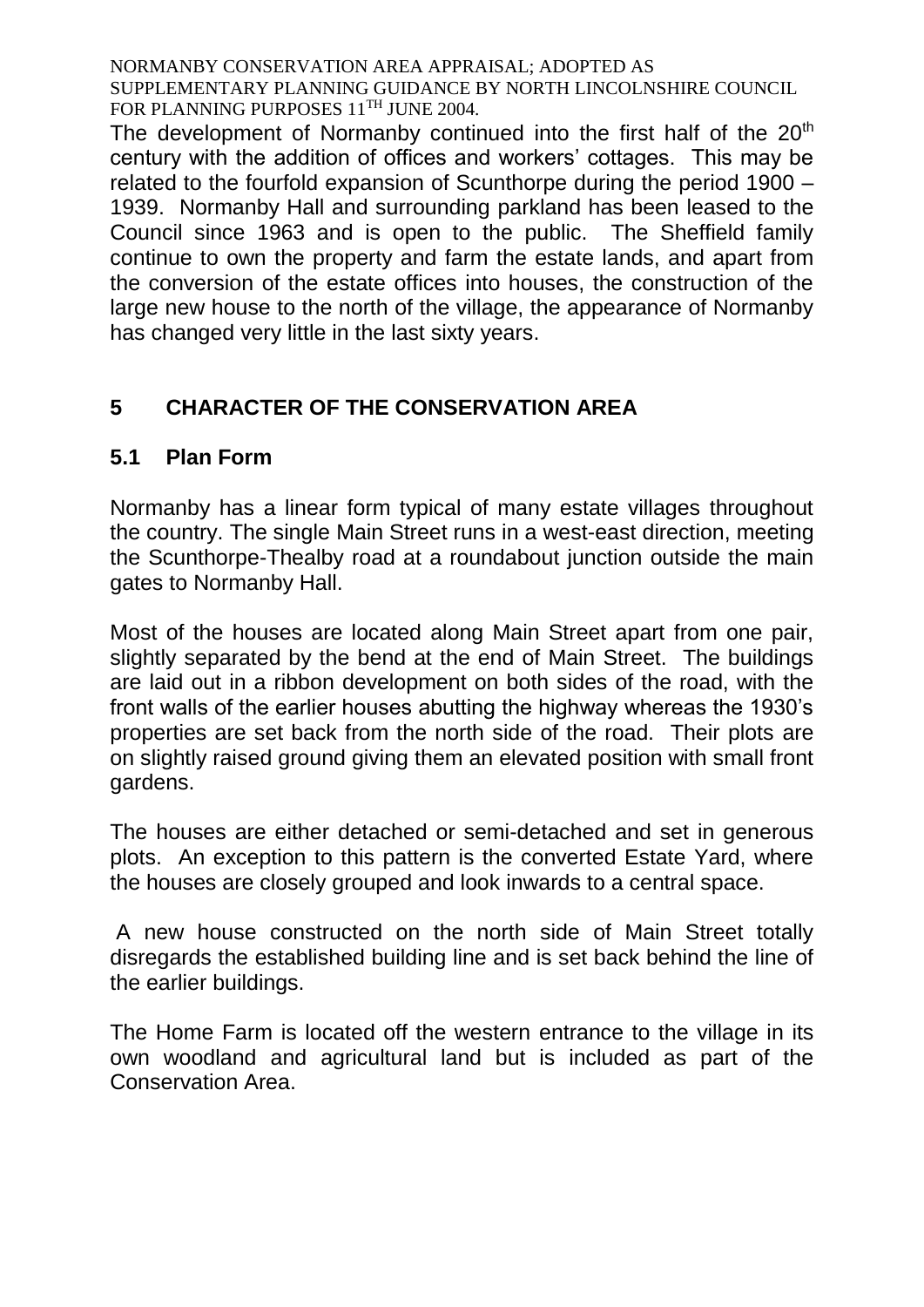# **5.2 Activity and Uses**

Normanby is a quiet estate village, where the activity and uses are all related to the smooth running of the estate. Most buildings are residential, constructed as accommodation for estate workers. The Estate Office and Home Farm are still in their original use.

### **5.3 Spaces/Vistas/Trees**

As Normanby is a very small linear development with no public buildings and there are no areas of public open space within the conservation area, except for the road and verges either side. However neighboring Normanby Park is open to the public and provides a valuable open amenity and recreational space for local residents, and for visitors from further a field. An entrance fee is levied however, and many residents of the village consider this an imposition given the historic links of the village to the hall and its grounds and vice versa.

The cottages in the village have generous plots. Gardens are attractive and well planted. The spaces between buildings break up the building line and views of the gardens, trees and open fields beyond gives permeability to the street frontage.

The conservation area includes small fields and copses to the rear of the cottages as well as the area of woodland surrounding the Home Farm. These areas of agricultural land contribute to the character of Normanby as a small village within a rural setting. The trees around the Home Farm and in Normanby Park create a "bookend" effect enclosing both ends of the village.

The development of the village on the northern side of the street stops short of the main entrance to the Hall and instead there is an open field beyond which, in the distance, .can be seen a distinctive row of poplars.

The most important view within the village is eastwards along the Main Street to the grand wrought iron gates with stone piers at the entrance to Normanby Hall. The village is in effect an extension of the tree-lined drive of the main house. The central drive to the Home Farm also has an avenue of trees creating a more formal approach route while its two other entrances weave naturalistically through the woods.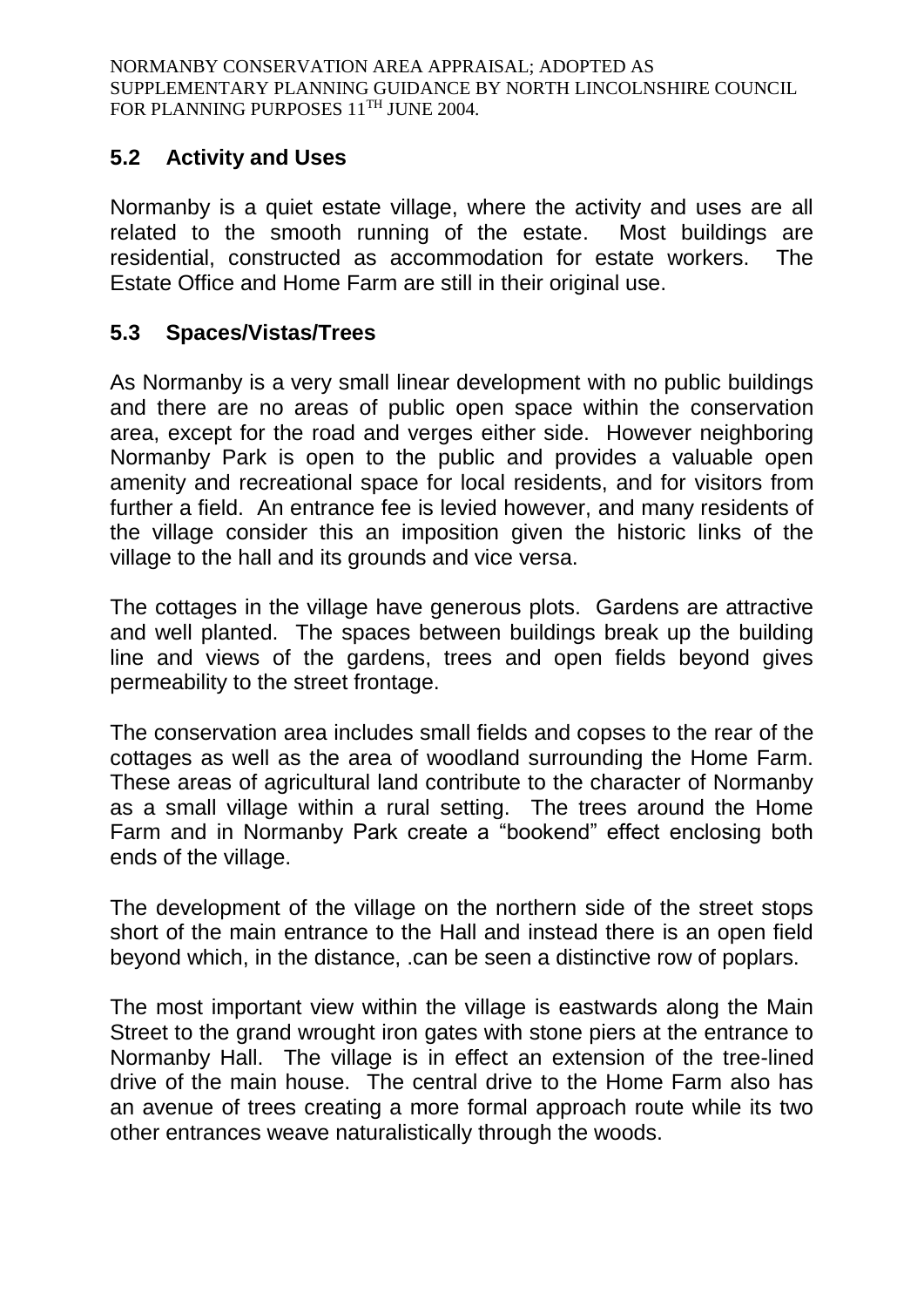#### **5.4 Architecture and Building Materials**

The uniform appearance of the buildings in Normanby is the clue to the fact that this an estate village developed by a single land owner. The buildings fall into two categories based on the two main phases of construction, each having its own distinctive appearance. The earliest cottages date from the first half of the 19<sup>th</sup> century and the later ones are early 20<sup>th</sup> century.

The first group are Nos. 5, 6, 7, 10 and 19, listed grade II. These are all rectangular single storey stone cottages with attic rooms built in the local vernacular style. They are constructed of coursed ironstone rubble, with brick window surrounds and quoins, and clay pantiled-pitched roofs. On each of the front elevations there are three timber Yorkshire sliding sash windows and a timber-boarded door. Although individually these cottages are simple modest houses, as a uniform group they give the village a distinctive character and appearance.

Two other listed buildings, nos. 16 and 18 fall within this group as they date from this period and are of similar construction and architectural style. However these two houses have differences, that mark them out from the rest of the group. Firstly they are located at right angles to the Main Street whereas the other properties face the road. No.18 is of two storeys with double hung sash windows and a canted ground floor bay. No. 16 is not unlike the other cottages but has been altered and now has modern casement windows and two dormers.

The second group of properties is located in a line at the west end of the village on the north side of the high street. These are semi-detached pairs of houses of two storeys, built in an Arts and Crafts Style of a dark brick, they exhibit prominent gables, round brick columns to the porches, stone mullioned window and clay pantiled roofs with overhanging eaves. Each of the houses has a stone tablet into which is carved the boar's head of the Sheffield Estate and the date of the house.

The houses were constructed over a period of time, the first being nos. 28 and 30 and dated 1905, and the later, more ornate buildings, dating to the 1930's. Set amidst these houses is the single storey Estate Office in a similar Arts and Crafts style with a finely carved ashlar surround to the front door. Unlike the earlier group all these houses have different floor plans and elevations. Although they appear as a unified group and the differences in form enriches the appearance of the group as a whole.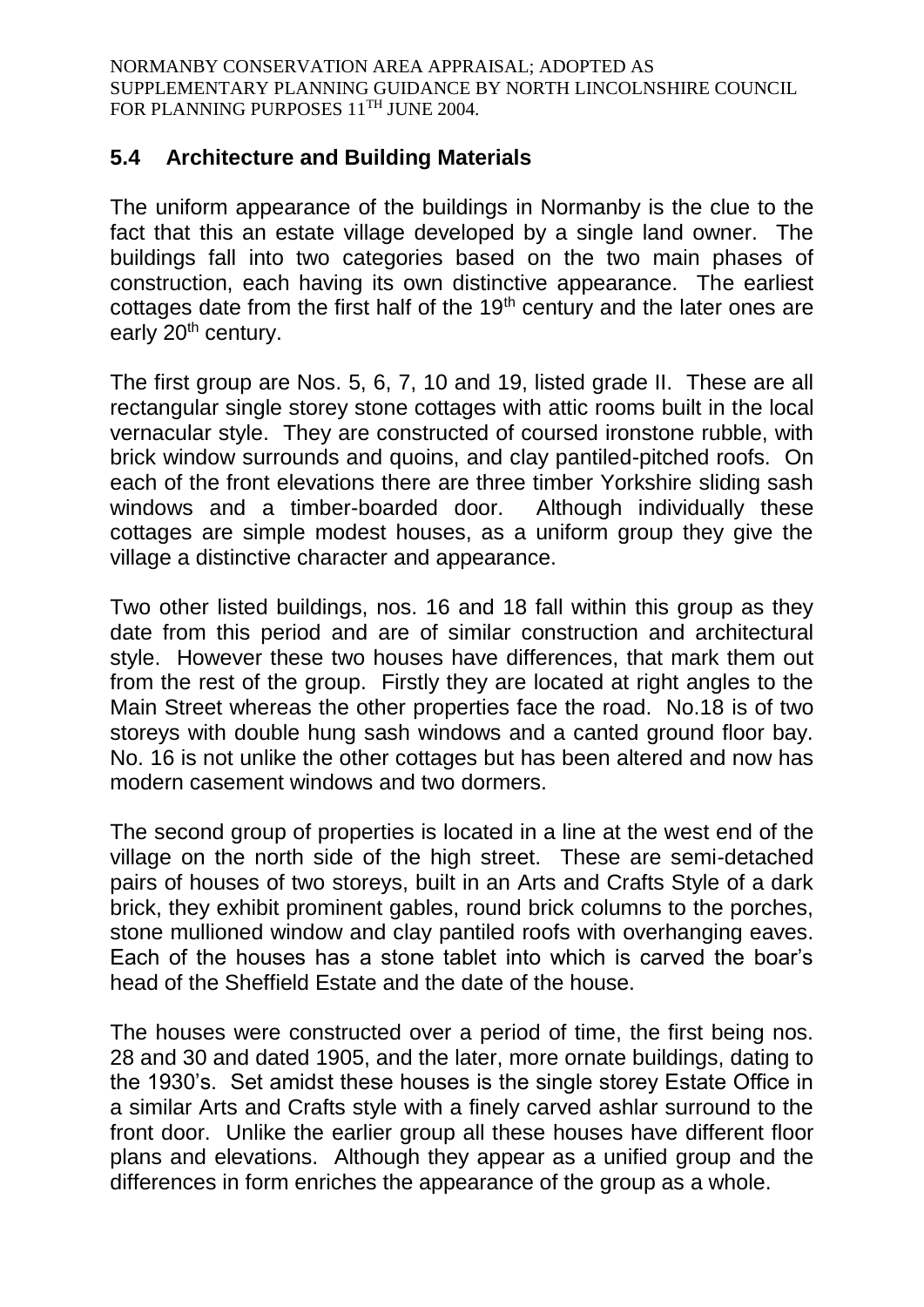At the Home Farm these two building periods and styles are brought together in the construction of the houses, barns and stable block, creating an interesting and important group. The 19<sup>th</sup> century farm buildings are stone with brick detailing arranged around a central courtyard. On the east side is the two storey barn and lower stable block, and, on the west, are more stables and small sheds with a two storey cottage. In the centre are low open sheds, one of which is now used as welding workshop.

All these buildings have remained relatively unaltered except the barn roof, which is now covered with corrugated asbestos. The south side is left open.

In the Edwardian period a second farm courtyard was added providing more stabling and a coach house. The later period work is easy to distinguish, as it has red brick construction with ashlar stone detailing. The large house, cottage and dairy were also built at this time in the Arts and Crafts Style.

The increase in mechanisation and agricultural efficiency probably lead to the creation of the Estate Yard on the south side of Main Street, close to the gates of the park. The house at the entrance to the yard is dated 1893 and is built of the same materials (a dark brown ironstone with moulded brick detailing) as those within which suggests a similar date for the whole complex.

New housing erected in the yard has incorporated some of the old buildings providing a cohesive and successful scheme, and fortunately it is still possible to distinguish the original central building with its prominent lantern light and gable clock. The present appearance of the whole yard is very different from the working yard of shown in a 1907 photograph when it was muddy area full of building materials. It is now somewhat sanitised with neat brick paved roadway and well manicured gardens.

#### **5.5 Listed buildings and buildings of townscape merit**

The early 19<sup>th</sup> century stone cottages are all included on the Secretary of State's List of Buildings of special Architectural or Historic Interest. These buildings are identified on the map and described within the text above, and further brief list description of these properties can be obtained from North Lincolnshire Council. These buildings are not only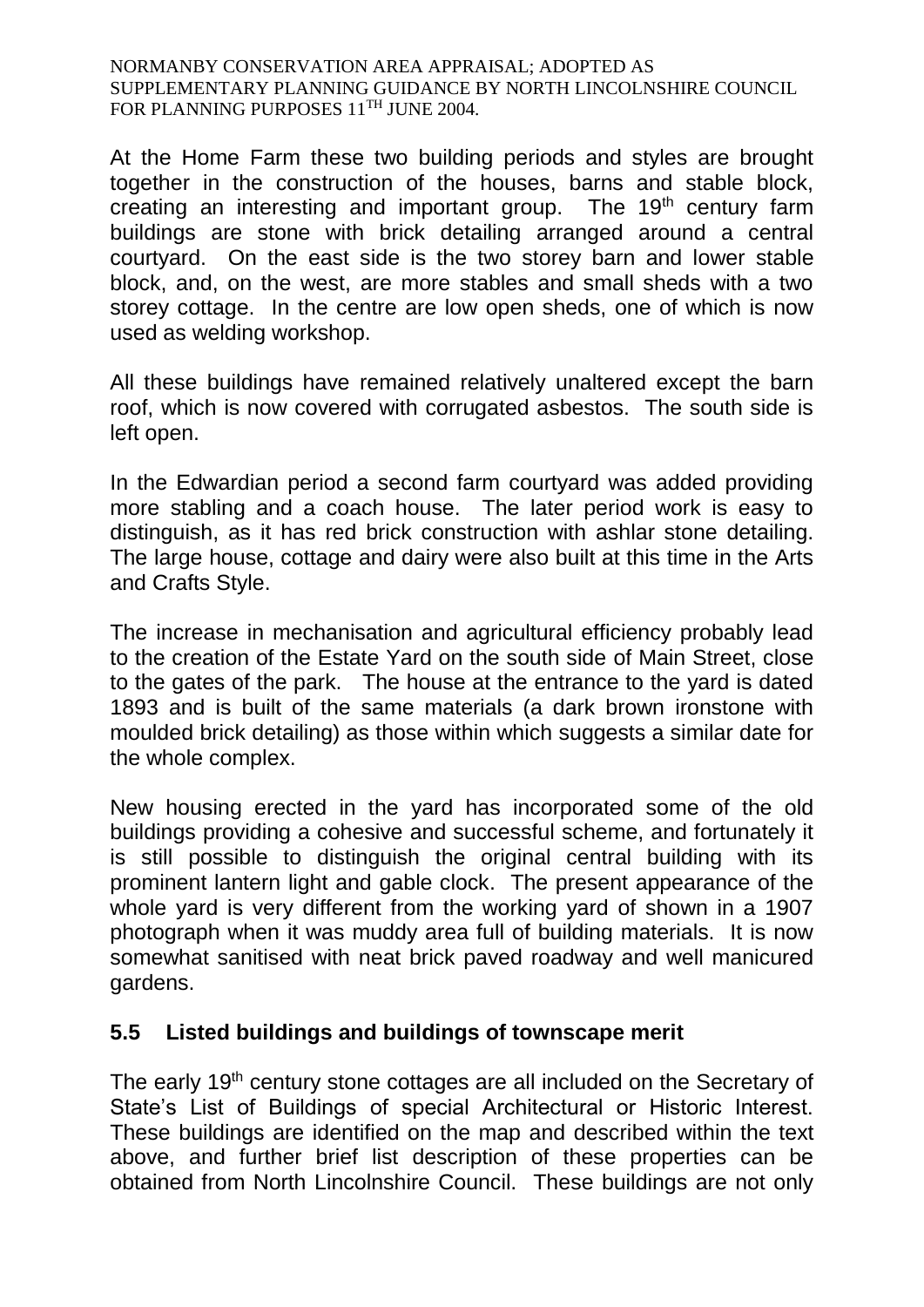important locally but they are also of national significance and there are policies in place to conserve these buildings for future generations.

As part of this appraisal, a number of unlisted buildings have been identified as Buildings of Townscape Merit. These include the 1930's cottages, which were designed for the estate, and their form and design contributes to Normanby's particular character as an estate village. Of special note is the collection of agricultural buildings at the Home Farm, which are relatively unaltered examples of this building type. These buildings are considered to be of local importance and contribute positively to the character of the conservation area and their demolition or substantial alteration would harm the character or appearance of the area. Additionally, because these buildings are an important part of the character of the conservation area, the Council will pay special attention to applications for alterations and extensions.

#### **5.6 Other Features of Interest**

The treatment of the public highway is in keeping with the rural character of the village, with tarmac roadway and pavements and grass verges. Street lamp columns on the Main Street are simply designed and fabricated from aluminum.

Low stone walls with small white picket gates enclose the front gardens to most of the houses, although nos. 34 to 40 at the west end have low privet hedges. At the east end nearest the Hall no. 1 has simple wrought iron park railings to the front garden, a section of which is also found opposite at No. 6. The new house to the north of the Main Street is surrounded by high brick wall with piers surmounted by ball finials and a solid timber entrance gate. This design and materials is in stark contrast to the uniformity of the rest of the conservation area.

There are few items of street furniture: there is a timber seat and a pole mounted post box which is also serves as the bus stop adjacent to the old post office. Close to the roundabout is a brick bus shelter with pantiled roof and a modern metal telephone box.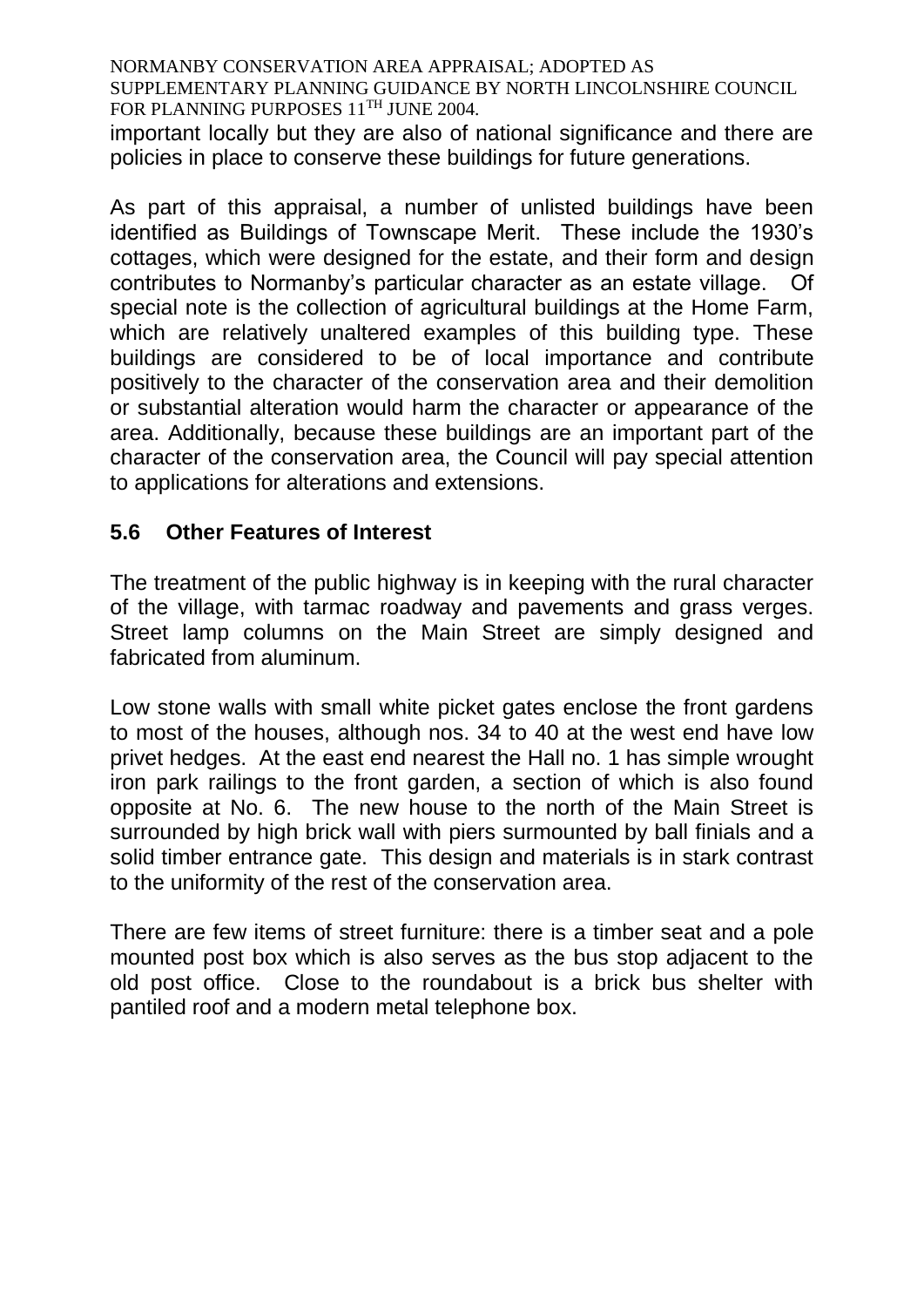# **6 PROBLEMS AND PRESSURES**

### **6.1 General**

As Normanby is a small estate settlement, and closely controlled by a single ownership, there are not many threats to its character and appearance. Due to its size and rural setting any new development will have a significant impact on the appearance, as is confirmed by the new house on the north side of the village, which although hardly visible from the street has set a regrettable precedent for backlands development. As nearly all the properties are dwelling houses many external alterations are "permitted development" and therefore do not require planning permission, but can still cumulatively have a negative impact. For example, most of the 20<sup>th</sup> century cottages have uPVC windows.

# **6.2 Buildings at Risk**

Generally buildings in the village are well maintained and none of them are presently at risk. The farm buildings associated with Home Farm are still used for stabling and other purposes but appear somewhat neglected; several could now be considered in urgent need of repair.

#### **6.4 New Development**

Demand for new housing puts pressure on small villages to expand. In Normanby any more new development is likely to have a detrimental impact on the spaciousness and linear form of the village or else encroach on the surrounding open countryside.

#### **6.5 Alterations to existing historic buildings**

Most of the houses dating from the 1930's have been had original windows replaced with uPVC windows that lack the subtly in details that the originals would have had. Such incremental change is beginning to have a detrimental impact on the character and appearance of the conservation area.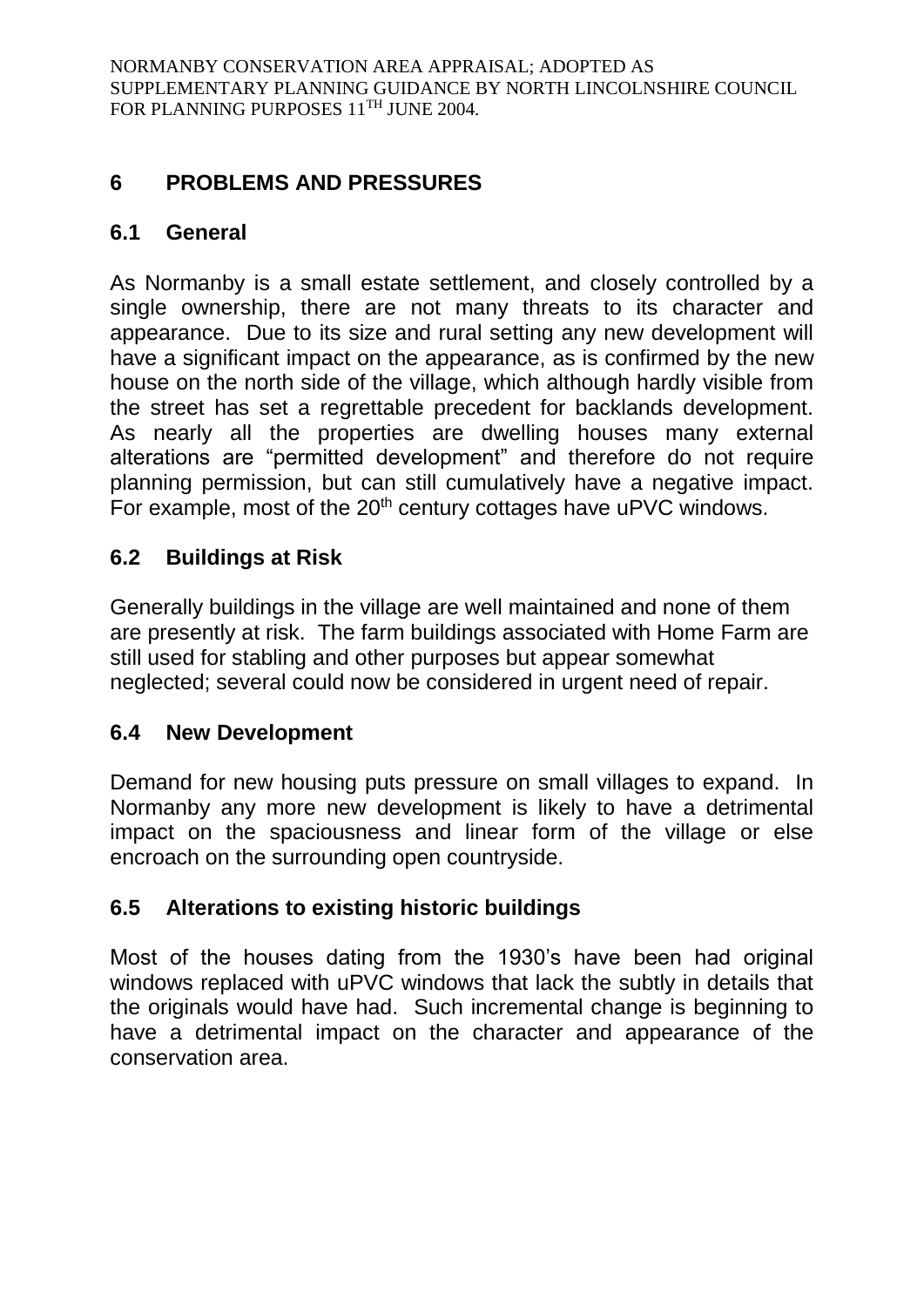### **6.6 Street audit**

The addition of visual street clutter such as signs and unnecessary street furniture can have a detrimental effect. Fortunately Normanby is not adversely affected in this way, although in the future there may be more requirements for additional signage and road markings.

# **7 RECOMMENDATIONS**

#### **7.1 Preservation, enhancement and re-instatement of architectural quality**

- Encourage reinstatement of original features where they have been removed for example replacement of windows in the cottages.
- Agree list of Buildings of Townscape Merit shown on map 3.
- Monitor works to properties and if further erosion of character occurs consider removal of permitted development rights by serving of an Article 4 (2) Direction.
- Put forward the following buildings to the Department of Culture, Media and Sport for possible listing:
	- Barns and outbuildings, Home Farm

# **7.2 Street improvements**

- Maintain the existing surface treatments to roadway and pavements. Any new work should match the existing black tarmac. (materials such as red brick paviors are inappropriate replacement)
- Signage and road markings related to traffic control and information should be kept to a minimum.

# **7.3 Trees**

A woodland management strategy is required to ensure the retention of the wooded environment of the village.

# **7.4 Views and Open Space**

The views and shown on the map are to be protected.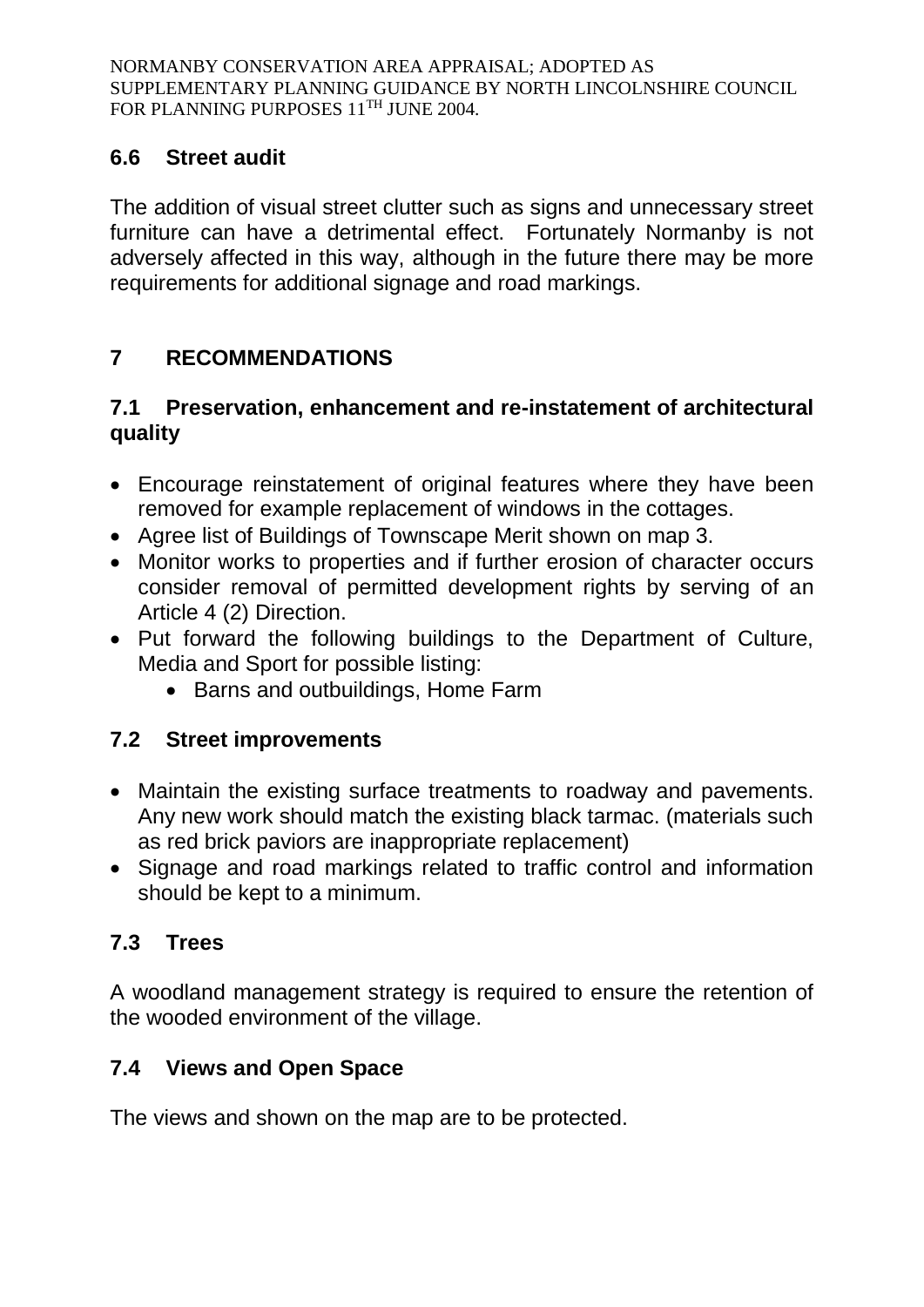#### **For information on conservation areas contact:**

The Environment Team North Lincolnshire Council Church Square House PO Box 42 **Scunthorpe** North Lincolnshire DN15 6XQ **Telephone** 

### **For further information relating to listed buildings and conservation areas, contact:**

English Heritage 23 Savile Row London W1S 2ET General telephone enquiries: 020 7973 3000 Customer Services: 020 7973 4916

#### **For detailed advice on repairing and restoring Georgian houses, contact:**

The Georgian Group 6 Fitzroy Square London W1T 5DX Telephone: 020 7387 1720

### **For "Care of Victorian Houses" leaflet, contact:**

The Victorian Society 1 Priory Gardens Bedford Park London W4 1TT Telephone: 020 8994 1019